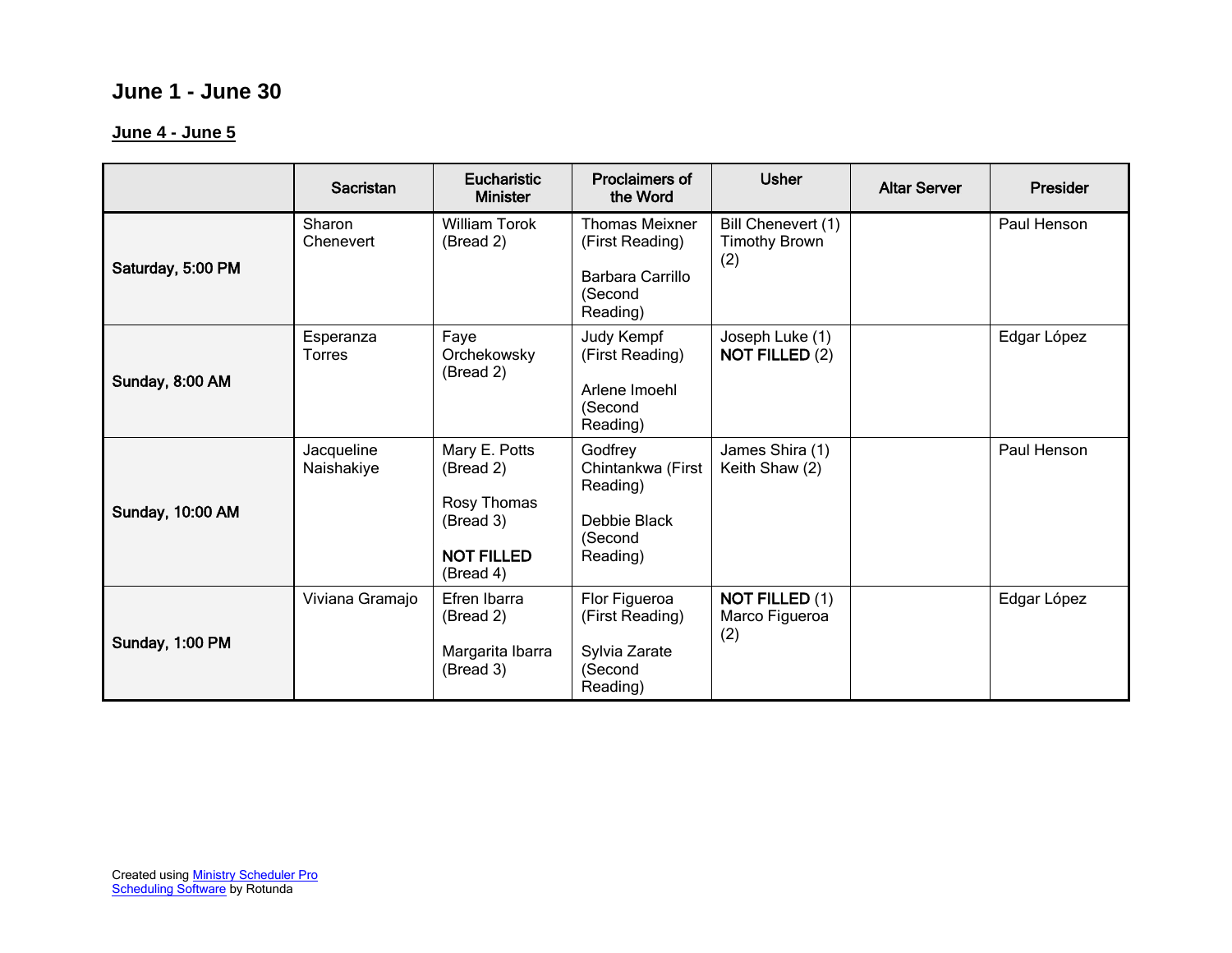## **June 11 - June 12**

|                         | Sacristan            | Eucharistic<br><b>Minister</b>                                                        | Proclaimers of<br>the Word                                                       | <b>Usher</b>                                             | <b>Altar Server</b> | Presider    |
|-------------------------|----------------------|---------------------------------------------------------------------------------------|----------------------------------------------------------------------------------|----------------------------------------------------------|---------------------|-------------|
| Saturday, 5:00 PM       | Michele Way          | Gricelda Elías-<br>Lozano (Bread 2)                                                   | Amber Morelli<br>(First Reading)<br>Josie Morelli<br>(Second<br>Reading)         | Timothy<br>McClaughry (1)<br><b>Timothy Brown</b><br>(2) |                     | Edgar López |
| Sunday, 8:00 AM         | Arlene Imoehl        | Faye<br>Orchekowsky<br>(Bread 2)                                                      | Judy Kempf<br>(First Reading)<br><b>Tom Crowley</b><br>(Second<br>Reading)       | Joseph Luke (1)<br>Jerry<br>Orchekowsky (2)              |                     | Paul Henson |
| <b>Sunday, 10:00 AM</b> | Esperanza<br>Torres  | Mary E. Potts<br>(Bread 2)<br>Sally Guerrero<br>(Bread 3)<br>Rosy Thomas<br>(Bread 4) | Marcos Guerrero<br>(First Reading)<br>Michael John<br>Bell (Second<br>Reading)   | Martha Yates (1)<br>Keith Shaw (2)                       |                     | Edgar López |
| Sunday, 1:00 PM         | Szarina<br>Hernandez | Luis García<br>(Bread 2)<br>Marco<br>Hernandez<br>(Bread 3)                           | Alex De Los Ríos<br>(First Reading)<br>Gloria De Los<br>Ríos (Second<br>Reading) | Roberto Tello (1)<br><b>NOT FILLED (2)</b>               |                     | Paul Henson |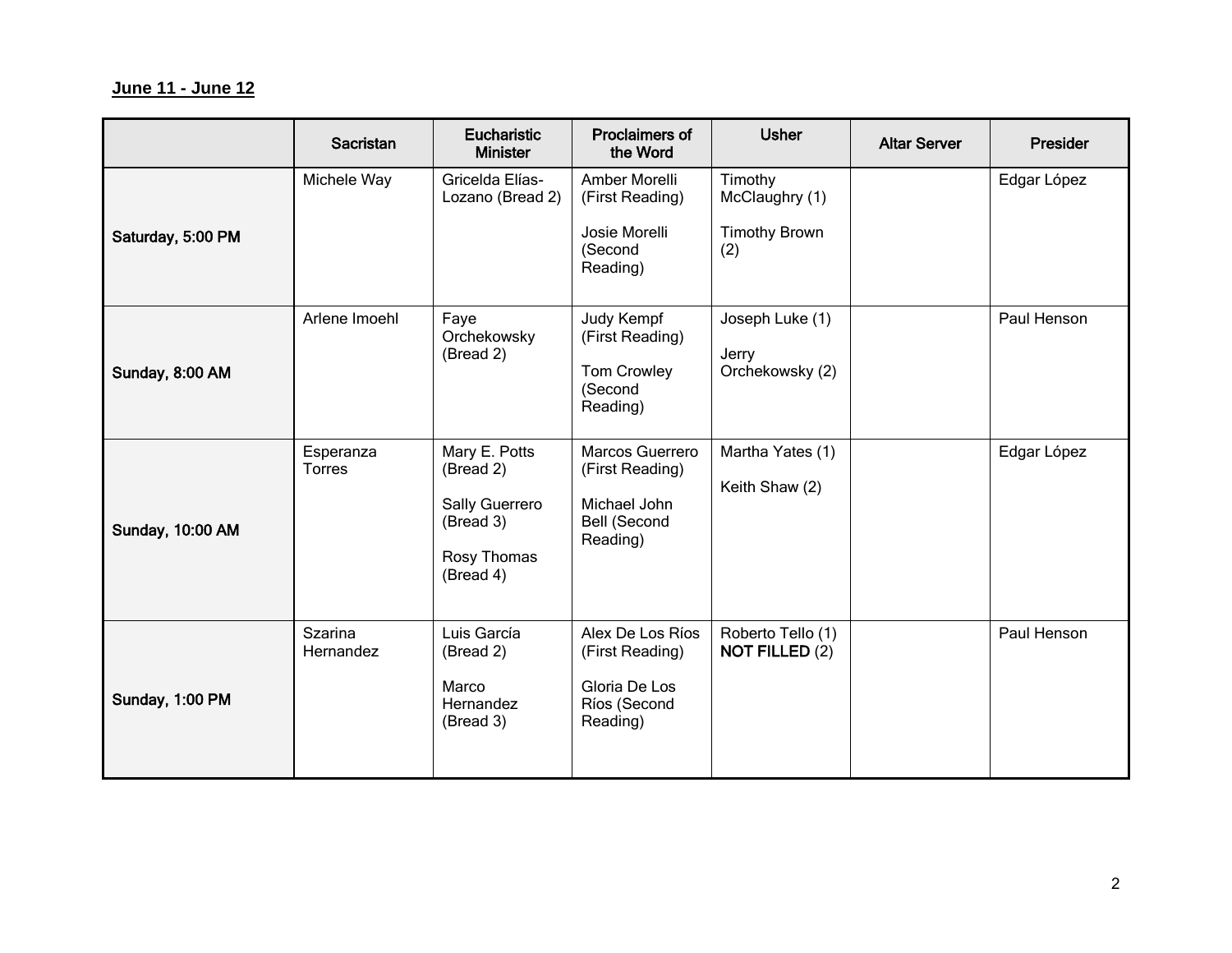## **June 18 - June 19**

|                         | Sacristan         | <b>Eucharistic</b><br><b>Minister</b>                                                       | Proclaimers of<br>the Word                                                         | <b>Usher</b>                                       | <b>Altar Server</b> | Presider    |
|-------------------------|-------------------|---------------------------------------------------------------------------------------------|------------------------------------------------------------------------------------|----------------------------------------------------|---------------------|-------------|
| Saturday, 5:00 PM       | Carol Bahill      | Larry Bahill<br>(Bread 2)                                                                   | Barbara Carrillo<br>(First Reading)<br>Monique<br>Ceballos<br>(Second<br>Reading)  | <b>NOT FILLED (1)</b><br>Timothy<br>McClaughry (2) |                     | Paul Henson |
| Sunday, 8:00 AM         | <b>NOT FILLED</b> | Faye<br>Orchekowsky<br>(Bread 2)                                                            | <b>NOT FILLED</b><br>(First Reading)<br>Judy Kempf<br>(Second<br>Reading)          | Joseph Luke (1)<br>Jerry<br>Orchekowsky (2)        |                     | Edgar López |
| <b>Sunday, 10:00 AM</b> | María Franco      | Mary E. Potts<br>(Bread 2)<br>Sally Guerrero<br>(Bread 3)<br><b>NOT FILLED</b><br>(Bread 4) | Debbie Black<br>(First Reading)<br>Michael John<br><b>Bell (Second</b><br>Reading) | James Shira (1)<br>Martha Yates (2)                |                     | Paul Henson |
| Sunday, 1:00 PM         | Mario Aguirre     | Luis Gonzalez<br>(Bread 2)<br>Adriana<br>Gonzalez (Bread<br>3)                              | Gema Gallegos<br>(First Reading)<br>Nubia Andrade<br>(Second<br>Reading)           | Roberto Tello (1)<br><b>NOT FILLED (2)</b>         |                     | Edgar López |